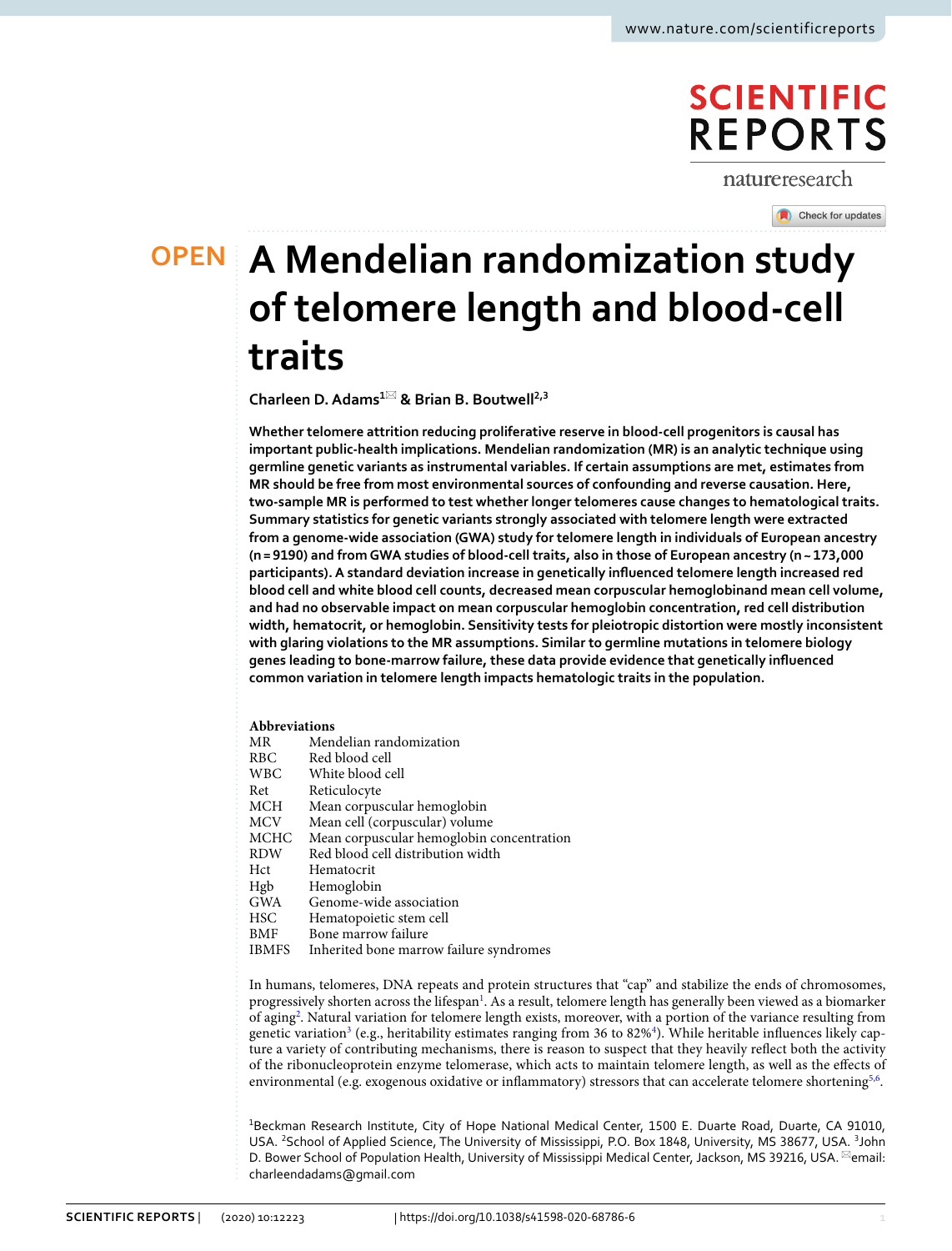Blood, like telomere length, afects and is afected by its environment: what happens in and to blood impacts physiological processes throughout the body, and blood cells also carry the signatures of environmental stressors (e.g., smoking- and alcohol-related DNA methylation changes in leukocytes[7](#page-6-6),[8](#page-6-7) ). Telomere length can be thought of as an environmentally pliant and endogenous exposure for cells. A DNA damage response may be elicited and cellular senescence ensue if telomeres become critically short<sup>9</sup>. Telomere length in white blood cells (WBCs) may approximately reflect telomerase activity in hematopoietic stem cells  $(HSCs)^{10}$ . This becomes broadly relevant, to be sure, as telomerase activity appears to be inadequate at preventing telomere erosion $11$ . As hypothesized by Mazidi et al.<sup>12</sup>, telomere attrition may be a marker for reduced proliferative reserve in hematopoietic progenitor cells.

An established relationship exists between rare telomerase mutations and bone marrow failure syndromes<sup>13</sup>. As Savage and Bertuch<sup>4</sup> discuss in their review, telomere biology disorders are, indeed, defined by very short telomeres. Affected persons are highly susceptible to cancer, pulmonary fibrosis, and bone marrow failure (BMF)<sup>4</sup>. BMF can be the frst sign of a telomere biology disorder, in fact. Aplastic anemia, a BMF condition which can be acquired or inherited and which results from damage to HSCs<sup>14</sup>, leads to hallmark cytopenia: low circulating RBCs, WBCs, and platelets. Fascinatingly, telomere length can be shorter than normal in those with acquired aplastic anemia, but not as short as for those with canonical telomere biology disorders<sup>[4](#page-6-3)</sup>. Likewise, lower red blood cell (RBC) counts, larger RBC size, and lower platelet counts have been observed in subjects with germline telomerase reverse transcriptase (*TERT*) mutations compared with family controls<sup>[15](#page-6-14)</sup>.

At least 70% of patients with dyskeratosis congenita, which has the most severe phenotype of the telomere biology disorders<sup>4</sup>, carry germline mutations in telomere maintenance genes<sup>13</sup>. Moreover, similar to telomere length in those with acquired anemia sometimes being shorter than in non-afected individuals—but not as short as in those with established telomere biology disorders $^4-$ telomere length in those with inherited bone marrow failure syndromes (IBMFSs) other than dyskeratosis congenita have been documented to be shorter than in unaffected individuals. But they are not as short as in those dyskeratosis congenita<sup>13</sup>. This implies a dose-like relationship between the heritable component of telomere length and disease severity, which is especially notable with BMF in dyskeratosis congenita, associated with accelerated telomere shortening<sup>16</sup>.

The heritable component to telomere length may not necessarily be limited to mutations directly in telomere biology, however. For instance, there is a lack of evidence for mutations in telomere biology genes in patients with Fanconi anemia (an IBMFS), for which BMF is the most likely adverse outcome during childhood (relative to solid tumors being more likely in adulthood), and in which shorter telomeres have been documented<sup>17</sup>. With Fanconi anemia, Pang and Andreassen and Sarkar and Liu postulate that telomere defects occur secondary to endogenous oxidative damage<sup>[18,](#page-6-17)19</sup>.

By extension, these hints of dose-like relationships raise the possibility that common variation (like a small dose in susceptibility from a single nucleotide polymorphism [SNP] rather than a large dose from a rare mutation) in telomere maintenance genes might confer an efect on blood-cell traits, though in a blunted, ostensibly subclinical, manner in comparison to the mutations causing IBMFS. And, while subclinical, these changes could still be relevant to the pathophysiology of common diseases of aging in the population.

Telomere length is, indeed, hypothesized to be associated with hematologic traits in the general population. For instance, in an observational study of 3156 subjects, Kozlitina et al*.* found that shorter telomere lengths were associated with lower RBC counts, larger mean RBC size, increased red blood cell distribution width (RDW), higher hemoglobin levels, and lower platelet counts<sup>[6](#page-6-5)</sup>.

The Kozlitina study was small, however, and observational studies are prone to potential confounding and reverse causation. Indeed, a few other small studies have examined telomere length and blood-cell traits with results that are discrepant between the studies<sup>12</sup>. To wit, the results for the study by Mazidi et al.<sup>12</sup> partly conflict with those by Kozlitina et al.<sup>[6](#page-6-5)</sup>. They observed a negative relationship between telomere length and monocyte count, for instance<sup>12</sup>. Due to this, it is unclear whether a causal relationship exists between telomere length and blood-cell traits in the general population.

Using Mendelian randomization (MR), Haycock et al. observed that longer telomeres (in leukocytes) increased the risk for various cancer outcomes, but decreased the risk for coronary heart disease<sup>20</sup>. Since vari-ation in blood-cell subtype is associated with a wide variety of systemic diseases<sup>[21](#page-6-20)</sup> and since blood cells play an essential role in key physiological processes (e.g., oxygen transport, hemostasis, and innate and acquired immune responses[\)22–](#page-6-21)[24,](#page-6-22) the activity of blood-cell traits may mediate or exacerbate some of the efects of telomere length on various disease outcomes and/or refect changes resulting from various diseases. Teasing out the underlying causal relationships has important clinical and public-health implications.

To that aim, MR is an analytic, quasi-experimental technique that uses germline genetic variants as instrumental variables. If certain assumptions are met, estimates from MR should be free from most social and envi-ronmental sources of confounding and reverse causation (see Methods)<sup>[25](#page-6-23)</sup>, and can, therefore, help sort out the nature of complexly woven traits. Here, MR is used to examine the efect of genetically infuenced longer telomeres on nine blood-cell traits.

# **Results**

**Red blood cell (RBC) and white blood cell (WBC) counts.** Genetically increased telomere length was associated with higher inverse-variance weighted (IVW) estimates (95% CIs) for 2 of 9 blood-cell traits (*P*<0.006): RBC count 0.09 (0.04, 0.14) and WBC count 0.06 (0.02, 0.11). Te sensitivity estimators aligned in the direction and magnitudes of their efects, and the MR-Egger intercept tests (Supplementary Tables 10–11) indicated no evidence for directional pleiotropy. The  $I^2$  statistic for the MR-Egger test pointed to some potential regression dilution, though the values were close to 90%, indicating that the MR-Egger tests sufered at most from up to 14% potential dilution from this bias. The Simulation Extraction (SIMEX) correction of the MR-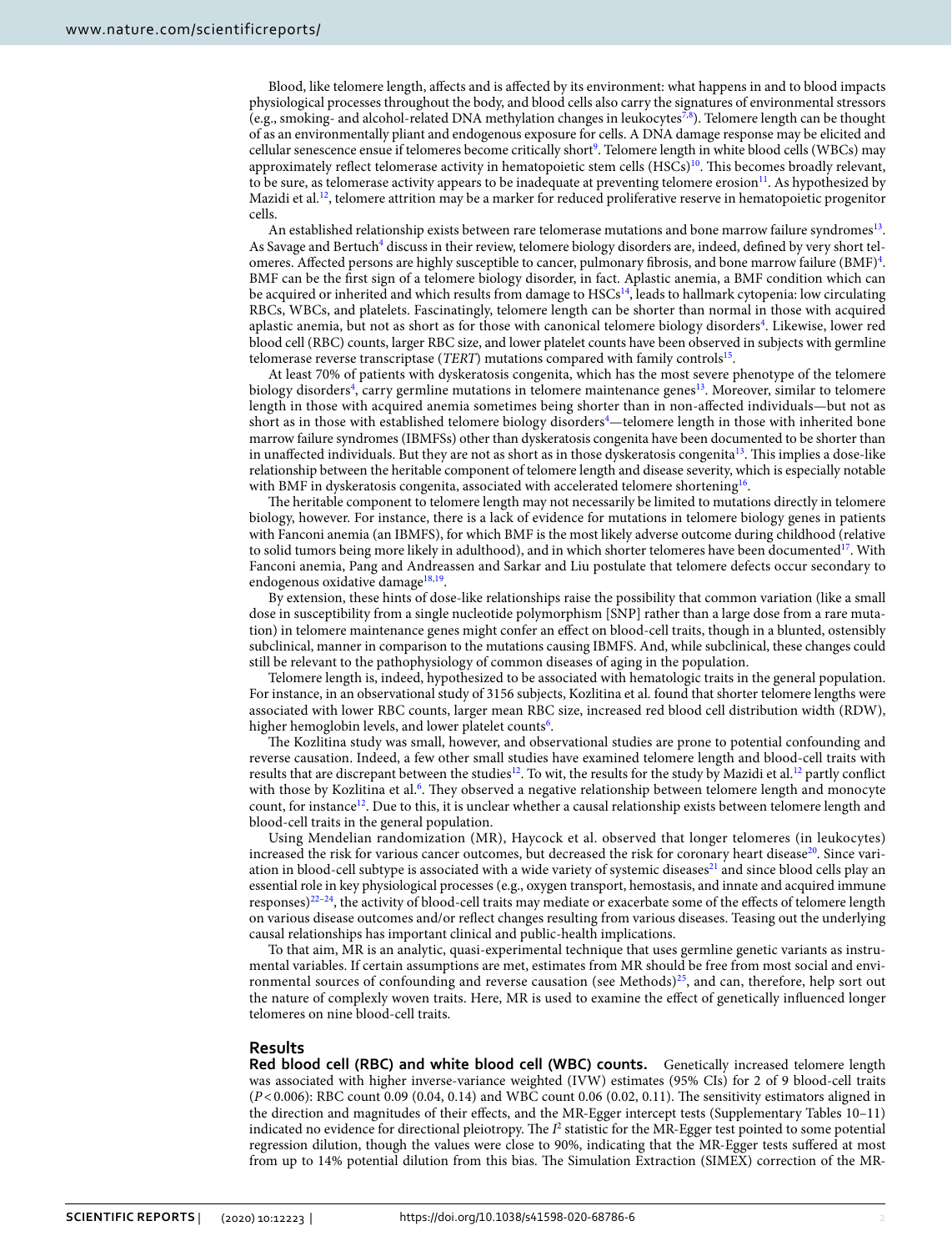Egger estimates revealed that the corrected MR-Egger intercepts were diferent than zero (an MR-Egger intercept test consistent with zero indicates a lack of evidence for pleiotropy in the IVW estimate). While this could imply distortion from pleiotropy in the IVW estimate (Supplementary Tables 10–11), the SIMEX correction may be overly conservative, since the potential dilution was small.

**Reticulocyte count.** There was intermediate evidence that genetically increased telomere length was associated with higher reticulocyte count  $(P<0.05)$ : IVW estimate 0.04 (95% CI 0.00, 0.08). The sensitivity estimators aligned in the direction and magnitudes of their efects, except, crucially, for the MR-Egger estimate, for which the direction of effect was reversed. The MR-Egger intercept test (Supplementary Table 12) indicated no evidence for directional pleiotropy. The  $I^2$  statistic for the MR-Egger test pointed to some potential regression dilution, indicating that the MR-Egger test sufered from up to 13% potential dilution from this bias (potential bias of <10% is typically considered acceptable). The SIMEX correction of the MR-Egger estimate made no difference in the interpretation of the fndings (the MR-Egger intercept remained null). Overall, however, due to the discordance between the IVW and the MR-Egger estimates, the fnding could be infuenced by violations to the MR assumption against horizontal pleiotropy.

**Mean corpuscular hemoglobin (MCH) and mean corpuscular (cell) volume (MCV).** Genetically increased telomere length was associated at the Bonferroni threshold with lower IVW estimates [95% CIs] for 2 of the 9 blood-cell traits (*P*<0.006): MCH (−0.12 [−0.18, −0.07]) and MCV (−0.13 [−0.18, −0.08]). The sensitivity estimators aligned in their direction of effects and mostly in their magnitudes. The MR-Egger intercept tests (Supplementary Tables 13-14) indicated no evidence for directional pleiotropy. The  $I^2$  statistic for the MR-Egger test to minimal (up to 11%) potential dilution. SIMEX correction of the MR-Egger estimates indicated that the corrected MR-Egger intercepts remained consistent with zero afer correction (Supplementary Tables 13–14).

**Mean corpuscular hemoglobin concentration (MCHC), red cell distribution width (RDW), hematocrit (Hct), and hemoglobin (Hgb). Genetically increased telomere length was not associated with** 4 of the 9 blood-cell traits: MCHC (−0.02 [−0.06, 0.02]), RDW (0.02 [−0.02, 0.06]), Hct (0.03 [−0.02, 0.08]), RDW (0.04 [0.00, 0.08]). The sensitivity estimators mostly aligned in their magnitudes of effects, but for the MCHC estimate, several of the estimators were reversed in direction from that of the IVW. The MR-Egger intercept tests (Supplementary Tables 15-18) indicated no evidence for directional pleiotropy. The  $I^2$  statistic for the MR-Egger test indicated up to  $\sim$  15% potential dilution from this bias. The SIMEX correction of the MR-Egger estimates indicated that the corrected MR-Egger intercepts remained consistent with zero afer correction (Supplementary Tables 15–18): no change in interpretation.

# **Discussion**

**Summary.** The MR analysis of telomere length on blood-cell traits support the notion that telomere length infuences some of the traits in a causal manner. Longer telomeres increased RBC and WBC counts and decreased the measures of MCH and MCV, but had no observable impact on MCHC, RDW, hematocrit, or hemoglobin. The sensitivity tests for potential pleiotropic distortion were mostly inconsistent with glaring violations to the MR assumptions. Supposing the MR assumptions have not been violated, which can never fully be tested (a limitation of this study and of all MR studies generally), these data support the growing evidence that longer telomeres impact blood cells.

**Relevance for disease and aging.** As for what this means for the clinic and for the population at large, De Meyer et al. suggested that there may be an age-dependent efect of telomere length on blood-cell traits. In their population-based study, they observed a positive correlation between telomere length and RBC count that was, importantly, stronger for those older than 45 years of age<sup>26</sup>. This suggests that the impact of telomere length on RBCs may be negligible in middle age but have important clinical consequences in the elderly, related to the anemia of chronic disease<sup>26</sup>. Thus, longer telomeres increasing RBC count may be beneficial and protective, especially during the later years of life.

The protective effect may be dampened some, however, by the fact that no relation was observed for longer telomere length and hemoglobin concentration in the present study. Nonetheless, a pattern of longer telomeres increasing RBCs and WBCs but not hemoglobin concentration comports with those of an observational study among Polish individuals over 65<sup>[10](#page-6-9)</sup>. For men specifically, Gutmajster et al.<sup>10</sup> detected weak positive correlations between telomere length and RBCs and WBCs and no signal for hemoglobin. The present data dovetails with theirs, supporting the hypothesis that telomere shortening hinders hematopoiesis capacity.

Moreover, in the Kozlitina et al. study, an inverse association was observed between telomere length and MC[V6](#page-6-5) . Our fndings for MCV comport with Kozlitina et al.'s and support the idea that telomere shortening is a mechanism for the macrocytosis of aging.

Haycock et al*.* observed that increased telomere length increased the odds for lung adenocarcinoma (odds ratio and 95% CI 3.19 [2.40–4.22]) and other cancers<sup>[20](#page-6-19)</sup>, and Sprague et al. documented that higher WBC count increased the hazard estimates for lung cancer<sup>[27](#page-6-25)</sup>. Thus, it is conceivable that there is a pathway from longer telomeres to lung cancer through an impact on increasing WBC count, a marker of inflammation<sup>28</sup>. A body of evidence suggests that chronic low-grade infammation is involved in the pathogenesis of various cancers, where cancer causes inflammatory, microenvironmental, and immune changes to the host<sup>29-[33](#page-6-28)</sup>. Therefore, since longer telomeres appear to contribute to the initiation of some cancers and these early carcinogenic changes potentially promote increased WBC count, increased WBC count might refect undiagnosed cancer. If longer telomeres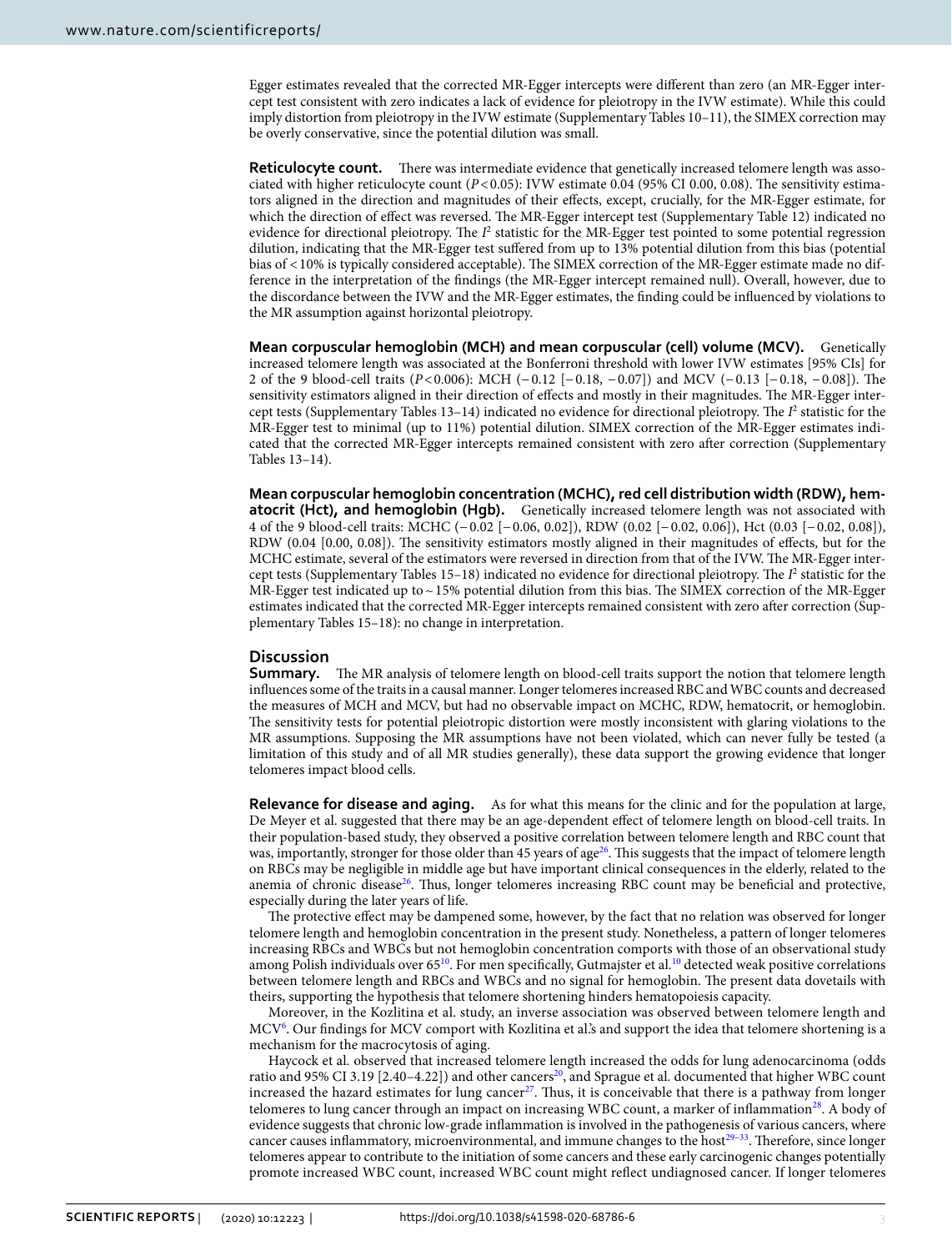increase WBC counts and contribute to cancer initiation, and, in turn, the subsequent (possibly subclinical) tumor increases WBC, this would be an example of bidirectional causality.

**Bidirectional causality versus reversion causation.** Bidirectional causality is diferent conceptually from reverse causation, and because it could be relevant to our fndings, it is useful to draw out the distinctions. With a true bidirectional relationship, causation occurs in both directions, as the name suggests. For example, there is a bidirectionally causal relationship between fuid intelligence and years of schooling. Higher intelligence causes people to stay in school longer, and staying in school longer feeds back on and increases intelligence<sup>[34](#page-7-0)</sup>. Tis bidirectionality is diferent than what is typically meant by "reverse causation". In non-experimental studies, where temporality cannot be confdently sussed out, the direction of the correlation is challenging, or impossible, to infer. When the actual underlying causal direction is opposite from what investigator's hypothesize, this is an example of reverse causation. MR studies are specifcally designed to subvert reverse causation. Tis is so, owing to the fact that genotype assignment at conception temporarily precedes other physiological parameters of interest. Tis robustness to reverse causality is one of the overarching strengths of MR and why MR is an essential tool for population-based medical research. Relative to observational designs, the risk for reverse causation is greatly reduced.

However, it is not impossible, as VanderWeele et al.<sup>35</sup> point out. Scenarios can arise in which an exposure and outcome of interest are each partitioned into several time points. For instance, imagine an outcome at its "time 1" that afects an exposure at the exposure's "time 2". Tis can approximate reverse causation in MR since the genetic variant proxying for the exposure at "time 1" is now not independent of the fnal outcome at "time 2", conditional on both exposure time points and potential confounders<sup>[35](#page-7-1)</sup>. Fortunately, this should be the exception rather than the rule. While possible that one exists, absent knowledge of an empirical, a prior reason to think that telomeres impact blood-traits at multiple time points in such a way that blood-cell traits infuence telomeres at "time 2", a more parsimonious explanation is that the relationships between telomeres and blood cells are bidirectional, if indeed blood-cell traits impact telomeres. Blood-cell traits might very well do so, given that blood-cell traits are involved in oxidative and infammatory processes.

Whether blood-cell traits cause changes in telomere length is an important avenue for future MR research. In order to examine the infuence of blood-cell traits on telomere length with two-sample MR (the design used here), the full summary statistics for a *large* telomere-length GWA study would be needed. While the fndings deemed "statistically signifcant" for the telomere-length GWA study used here to instrument telomere length are public, the full summary statistics, including the non-top fndings, are not available. For now, this precludes MR investigations of bidirectional relationships between longer telomeres and blood-cell traits using the Mangino et al*.* GWA data as the outcome data source. Additionally, and more importantly, a telomere-length GWA study that is substantially larger than Mangino et al.'s<sup>[3](#page-6-2)</sup>, which included ~9,200 participants, would be needed to best capitalize on the power of large samples to detect efects. Another GWA study of telomere length does exist: Codd et al. contains  $\sim$  38,000 individuals<sup>36</sup>. This is the more-apt GWA dataset to use when treating telomere length as the outcome, (or even better, an even larger one). At present the full summary statistics are not publicly available. To further emphasize this issue, the Astle et al.<sup>21</sup> GWA studies for blood-cell traits we used here were performed on  $\sim$  173,000 individuals. This makes the Astle et al.<sup>21</sup> GWA studies strong resources for studying blood-cell traits as outcome variables in two-sample MR.

Returning briefy to the example of the bidirectional relationship between intelligence and education years, a bidirectional MR analysis of these traits was able to determine the prevailing direction of efect. Specifcally, and intriguingly, while intelligence infuences how long someone stays in school, the magnitude of the impact of staying in school on intelligence is much larger<sup>34</sup>. This has important implications for interventional policies. Similarly, determining the prevailing direction of efect, if a bidirectional relationship between telomere length and blood-cell traits exists, has the potential to inform and refne strategies for disease prevention.

The issue of bidirectionality gets thicker when turning attention to coronary heart disease (CHD). A potentially puzzling relationship exists between longer telomeres, more WBCs, and CHD. Haycock et al.'s*.* MR study and also evidence from clinical studies suggest a protective effect of longer telomeres against CHD<sup>[20](#page-6-19),37</sup>. But a vast body of clinical and epidemiologic literature suggests that higher WBC counts contribute to CHD's pathogenesis. Tis makes it challenging to explain the impact of telomeres increasing WBCs, as they relate to CHD. The proposed mechanisms for the deleterious effects of WBCs on CHD, as entrenched and entangled as they are with likely bidirectional causality, are hard to ignore. For instance, previously suggested "mechanistic" explanations include the fact that higher WBC counts are a biomarker of atherosclerotic stress; a secondary signal from infammation due to tobacco smoking; a contributor to microvascular injury; and a refection of complex and systemic infammatory responses, involving cytokines, cell-adhesion molecules, *T*-lymphocytes, and C-reactive protein<sup>38</sup>, etc. But if the observational evidence is causal, then this suggests that longer telomeres and more WBCs have, perhaps, independent and opposing direct efects on CHD, even if longer telomeres increase WBC count, as suggested by the data here. Whether there are independent, direct efects of more WBCs and longer telomeres on CHD is a question that could be investigated with multivariable MR – once full summary statistics are available for telomere length (again from a large GWA study).

Lastly, chronic infammation, independent of shorter telomere length, can lead to premature senescence. Tis may enhance the effects of shorter telomeres, which also cause senescence when short enough<sup>[37,](#page-7-3)39</sup>. Moreover, since (a) longer telomeres in WBCs likely refect longer telomeres in hematopoietic stem cells (HSCs) and (b) epithelial progenitor cells (EPCs) originate from HSCs and are involved in the repair mechanisms for vascular atherosclerosis<sup>37</sup>, shortened telomeres in WBCs may reflect compromised capacity to repair injured vasculature. Therefore, longer telomeres may be protective against CHD by not interfering with the generation of EPCs and their involvement in vasculature repair. To the extent that more WBCs refect EPC health and integrity, more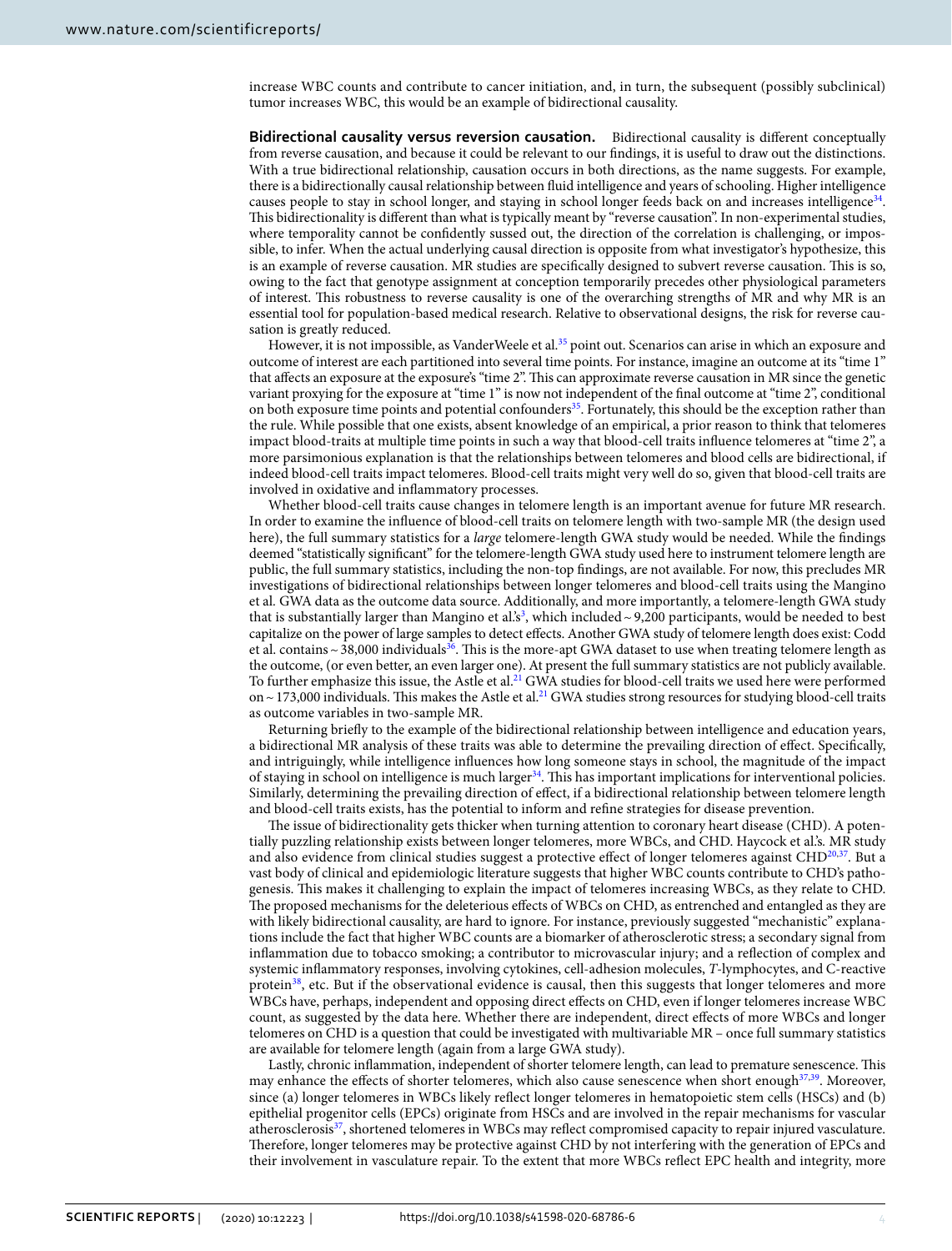

<span id="page-4-0"></span>Figure 1. Illustration of two-sample MR using the test of the causal effect of telomere length on red blood cell (RBC) counts as an example. Estimates of the SNP-telomere length associations ( $\beta_{ZX}$ ) are calculated in sample 1 (from a previous GWA study of telomere length). The association between these same SNPs and RBC counts are then estimated in sample 2 ( $\hat{\beta}_{ZY}$ ) (from a GWA study of RBC counts). The estimates from the instrumental SNPs are combined into Wald ratios ( $\beta_{XY} = \beta_{ZY}/\beta_{ZX}$ ). The  $\beta_{XY}$  ratio estimates are meta-analyzed using the inverse-variance weighted (IVW) analysis ( $\hat{\beta}_{\text{IVV}}$ ) method, which produces an overall causal estimate of telomere length on RBC counts. Sensitivity estimators are used to judge whether the IVW causal estimate is plausible (more below).

WBCs may be a protective marker. To the extent that more WBCs refect increased infammation, more WBCs appear to contribute to CHD.

In conclusion, similar to how germline mutations in telomere biology genes can lead to BMF, the present fndings from two-sample MR provide evidence that genetically infuenced common variation in telomere length impacts hematologic traits in the population. Future MR studies should explore whether blood-cell traits also impact telomere length, as similar to endogenous oxidative damage in Fanconi anemia possibly infuencing telomere length, oxidative damage related to immune cell responses might infuence telomeres in the population.

# **Methods**

**Conceptual approach.** Non-experimental studies are prone to confounding and reverse causation. MR gets around these issues, using an instrumental-variables framework, by exploiting the random assortment of alleles, genotype assignment at conception, and pleiotropy (genes influencing more than one trait)<sup>25[,40](#page-7-6),41</sup>. Using genetic variants instrumentally avoids most environmental sources of confounding, and genotype assignment at conception avoids most sources of reverse causation, since genotypes temporarily precede the observational variables of interest.

Two-sample MR is a version of the procedure that uses summary statistics from two genome-wide association (GWA) studies<sup>[42](#page-7-8)-[47](#page-7-9)</sup>. Typically, with two-sample MR, the IVW method is the standard approach (Fig. [1](#page-4-0) contains an example).

**Mendelian randomization assumptions.** MR relies on the validity of three assumptions<sup>[48](#page-7-10)</sup>. In the context of the present analysis, these assumptions are as follows: (1) the SNPs acting as the instrumental variables for telomere length are strongly associated with telomere length; (2) the telomere-length-associated SNPs are independent of confounders of telomere length and the outcomes of interest; and (3) the telomere length SNPs are associated with the outcomes of interest only through telomere length (no horizontal pleiotropy; the SNPs are not associated with the outcomes independent of telomere length $44,48$  $44,48$  $44,48$ .

**Instrument construction.** For the telomere length instruments ( $\beta_{ZX}$  in Fig. [1](#page-4-0)), SNPs associated at genomewide significance  $(P < 5 \times 10^{-8})$  with a standard deviation (SD) in telomere length, whose summary statistics (effect estimates and standard errors) were concatenated and reported by Haycock et al.<sup>20</sup> were selected. The original telomere-length GWA study was a meta-analysis performed across six cohorts on 9190 individuals (men and women aged 18–95) of European ancestr[y3](#page-6-2) . (Detailed descriptions of the six cohorts are available elsewhere<sup>49-[54](#page-7-13)</sup>, but for ease of reference, Mangino et al.<sup>3</sup> included the following six cohorts in their meta-analysis of telomere length: the Framingham Heart Study, Family Heart Study, Cardiovascular Health Study, Bogalusa Heart Study, HyperGEN, and TwinsUK). Mangino et al.<sup>[3](#page-6-2)</sup> adjusted for age, age<sup>[2](#page-6-1)</sup> sex, and smoking history and checked for non-European ancestry with principal components analysis. From the meta-analysis, sixteen SNPs were available for this MR analysis (Supplementary Table 19). Tose that were independent (not in linkage disequilibrium, LD, with an  $r^2 < 0.001$ , at a clumping distance of 10,000 kilobases with reference to the 1000 Genomes Project (<https://www.internationalgenome.org/>) were kept and those that did not ft this criteria were dropped. The corresponding effect estimates and standard errors for the retained SNPs were then obtained from the blood-trait GWA studies ( $\hat{\beta}_{ZY}$  in Fig. [1](#page-4-0)). The blood-trait GWA studies were performed by Astle et al.<sup>[21](#page-6-20)</sup> on a population of  $\sim$  173,000 individuals of European ancestry, largely from the UK (a meta-analysis of the UK Biobank and Interval studies). They adjusted for principal components and study center and excluded those with blood cancers or major blood disorders.

When a SNP was not available in the blood trait GWA studies, a "proxy" SNP in LD with the SNP at  $r^2 \ge 0.80$ (assessed using 1000 Genomes Project) was chosen. If the "proxy" SNP was not available, the SNP was removed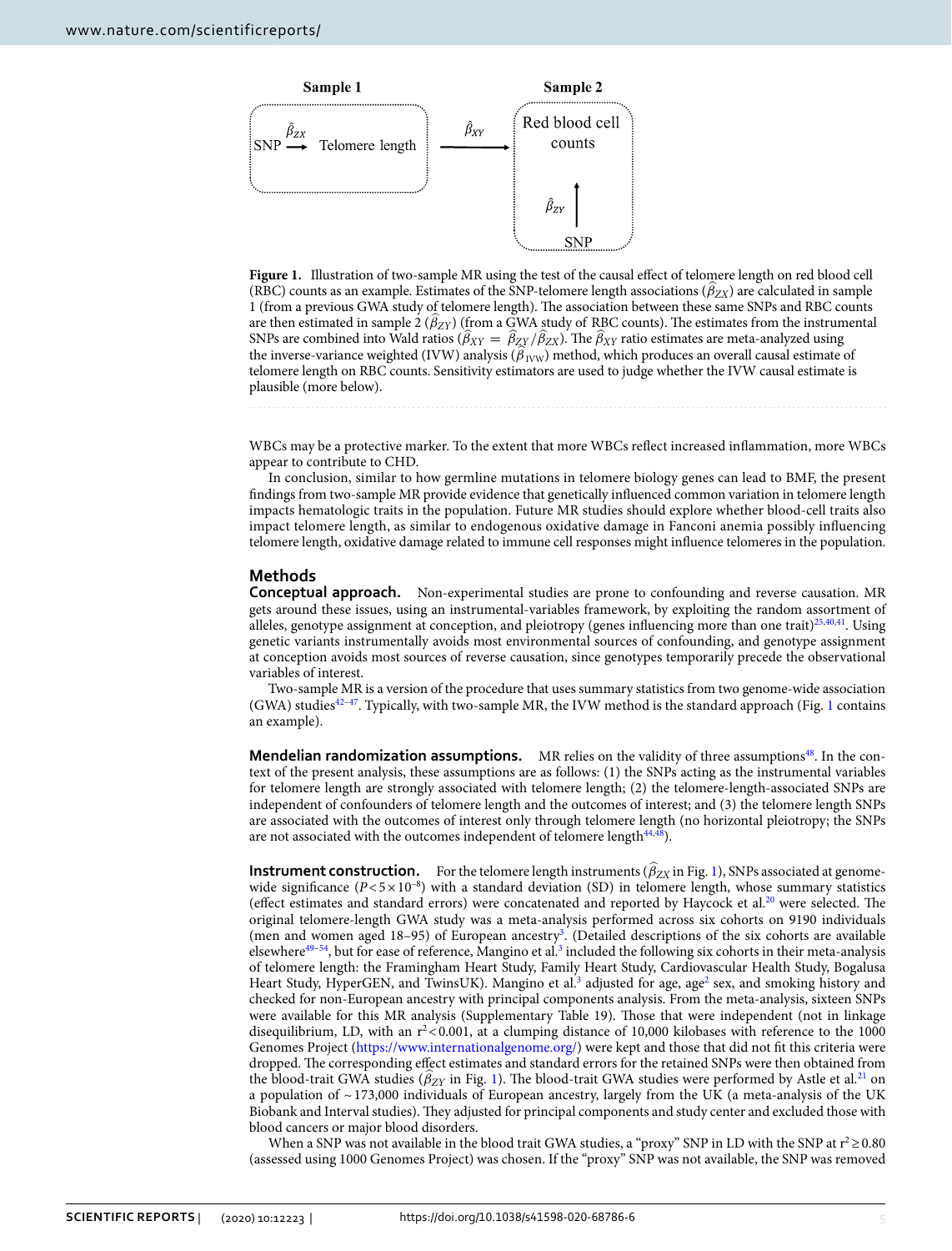| Test                    | Strength       |                  | <b>IVW</b> analysis       |                  | Weighted median       |                  | Weighted mode            |                  | MR-Egger                           |                  |
|-------------------------|----------------|------------------|---------------------------|------------------|-----------------------|------------------|--------------------------|------------------|------------------------------------|------------------|
| Outcome (N)<br>No. SNPs | $\mathbb{R}^2$ | $\boldsymbol{F}$ | $\beta$ (95% CI)          | $\boldsymbol{P}$ | $\beta$ (95% CI)      | $\boldsymbol{P}$ | $\beta$ (95% CI)         | $\boldsymbol{P}$ | $\beta$ (95% CI)<br>$I2$ statistic | $\boldsymbol{P}$ |
| RBC (172,952)           | 0.01           | 13               | 0.09(0.04, 0.14)          | $2.4E - 04*$     | 0.09(0.03, 0.15)      | $1.9E - 03$      | 0.09(0.03, 0.16)         | $3.2E - 02$      | 0.11(0.00, 0.23)                   | $1.1E - 01$      |
| $SNPs = 7$              |                |                  |                           |                  |                       |                  |                          |                  | $I^2 = 86$                         |                  |
| WBC (172,435)           | 0.01           | 15               | 0.06(0.02, 0.11)          | $4.2E - 03*$     | 0.07(0.02, 0.12)      | $7.5E - 03$      | 0.07(0.02, 0.12)         | $7.5E - 02$      | 0.12(0.01, 0.23)                   | $2.8E - 02$      |
| $SNPs = 8$              |                |                  |                           |                  |                       |                  |                          |                  | $I^2 = 87$                         |                  |
| Ret. (170,641)          | 0.02           | 17               | 0.04(0.00, 0.08)          | $3.3E - 02$      | $0.04 (-0.01, 0.09)$  | $1.2E - 01$      | $0.03(-0.02, 0.09)$      | $2.7E - 01$      | $-0.04(-0.15, 0.06)$               | $4.6E - 01$      |
| $SNPs = 9$              |                |                  |                           |                  |                       |                  |                          |                  | $I^2 = 87$                         |                  |
| MCH (172,332)           | 0.01           | 13               | $-0.12(-0.18, -0.07)$     | $7.5E - 06*$     | $-0.10(-0.17, -0.03)$ | $7.1E - 03$      | $-0.13(-0.20,-0.05)$     | $1.9E - 02$      | $-0.17(-0.29, -0.05)$              | $4.6E - 02$      |
| $SNPs = 6$              |                |                  |                           |                  |                       |                  |                          |                  | $I^2 = 89$                         |                  |
| MCV(172,433)            | 0.01           | 15               | $-0.13(-0.18,-0.08)$      | $7.1E - 07*$     | $-0.14(-0.21,-0.07)$  | $4.2E - 05$      | $-0.14(-0.20,-0.08)$     | $6.7E - 03$      | $-0.15(-0.27, -0.03)$              | $7.4E - 02$      |
| $SNPs = 6$              |                |                  |                           |                  |                       |                  |                          |                  | $I^2 = 89$                         |                  |
| MCHC (172,851)          | 0.01           | 15               | $-0.02$ ( $-0.06, 0.02$ ) | $4.1E - 01$      | $0.00 (-0.05, 0.06)$  | $9.0E - 01$      | $0.01 (-0.05, 0.08)$     | $7.3E - 01$      | $-0.05(-0.15, 0.05)$               | $3.6E - 01$      |
| $SNPS = 8$              |                |                  |                           |                  |                       |                  |                          |                  | $I^2 = 87$                         |                  |
| RDW(171,529)            | 0.02           | 16               | $0.02 (-0.02, 0.06)$      | $3.5E - 01$      | $0.01 (-0.04, 0.06)$  | $6.6E - 01$      | $0.02$ ( $-0.04$ , 0.07) | $6.1E - 01$      | $0.05(-0.06, 0.17)$                | $4.1E - 01$      |
| $SNPs = 10$             |                |                  |                           |                  |                       |                  |                          |                  | $I^2 = 84$                         |                  |
| Hct (173,039)           | 0.01           | 14               | $0.03(-0.02, 0.08)$       | $2.2E - 01$      | $0.01 (-0.04, 0.07)$  | $6.4E - 01$      | $0.01 (-0.04, 0.07)$     | $6.6E - 01$      | $0.02 (-0.10, 0.13)$               | $8.0E - 01$      |
| $SNPs = 7$              |                |                  |                           |                  |                       |                  |                          |                  | $I^2 = 86$                         |                  |
| Hgb (172,925)           | 0.02           | 17               | 0.04(0.00, 0.08)          | $8.3E - 02$      | $0.04 (-0.01, 0.10)$  | $1.0E - 01$      | $0.04 (-0.02, 0.10)$     | $2.6E - 01$      | $0.01 (-0.11, 0.12)$               | $8.9E - 01$      |
| $SNPs = 8$              |                |                  |                           |                  |                       |                  |                          |                  | $I^2 = 85$                         |                  |

<span id="page-5-0"></span>**Table 1.** Estimates of the efect of genetically infuenced longer telomere length on nine blood-cell traits. *β* beta estimate, *CI* confdence interval, *P P* value; \*indicates below Bonferroni threshold (*P*<0.006); *RBC* red blood cell, *WBC* white blood cell, *ret* reticulocyte, *MCH* mean corpuscular hemoglobin, *MCV* mean cell volume, *MCHC* mean corpuscular hemoglobin concentration, *RDW* red cell distribution width, *Hct* hematocrit, *Hgb* hemoglobin.

from the analysis. SNP-exposure and SNP-outcome associations were harmonized with the "harmonization\_data" function within the MR-Base "TwoSampleMR" package within [R42](#page-7-8)[,55](#page-7-14). Harmonized SNP-exposure and SNPoutcome associations were combined with the IVW method (Fig. [1\)](#page-4-0).

For all tests, RadialMR regression<sup>[56](#page-7-15)</sup> was run to detect SNP outliers. Outlier SNPs were removed. (A different number of telomere length SNPs were used for the various blood traits due to outliers being removed and whether a SNP or its "proxy" was available in the outcome dataset.) All instrumental variables included in this analysis have Cochrane's Q-statistic *P*-values indicating no evidence for heterogeneity between SNPs<sup>57</sup> (heterogeneity statistics are provided in Supplementary Tables 10–18).

The selected SNPs correspond to independent genomic regions and account for 1% to 2% of the variance in leukocyte telomere length (R<sup>2</sup>), which corresponds to *F*-statistics between 14 and 17. *F*-statistics are used to gauge whether the IVW results suffer from reduced statistical power to reject the null hypothesis. This could happen if telomere-length instrument explained a limited proportion of the variance in leukocyte telomere length. *F*-statistics > 10 are conventionally considered to be sutiable<sup>58[,59](#page-7-18)</sup>. The *F*-statistics and  $R^2$  values used to calculate them are presented in Table [1](#page-5-0).

In addition,  $I^2$  statistics, which are useful for assessing potential attenuation bias in one of the sensitivity esti-mators (the MR-Egger regression) are provided (also in Table [1\)](#page-5-0).  $I^2$  statistics < 90% can indicate dilution in the MR-Egger estimate, which can mean that the results from the MR-Egger intercept test (see below) are potentially inaccurate. Simulation extrapolation (SIMEX), a correction procedure that adjusts the MR-Egger estimate for potential regression dilution to the null, is recommended for  $I^2$  statistics <90%<sup>[60](#page-7-19)</sup>. The SIMEX results are reported in Supplementary Tables 10–19.

**Sensitivity analyses.** The IVW estimator can be biased if any of the instrumental SNPs violate the MR assumption about the genetic instrument not having a direct effect on the outcome independent of the exposure<sup>[61](#page-7-20)</sup>. To assess possible violations to MR assumption (3), three sensitivity estimators—MR-Egger regression, weighted median, and weighted mode methods—were run and their results compared with those of the IVW. The sensitivity estimators make diferent assumptions about the underlying nature of pleiotropy. Tus, if the directions and magnitudes of their efects comport with those of the IVW, this is a qualitative screen against pleiotropy (likewise, heterogeneity in their effects suggests pleiotropy)<sup>62</sup>. Comparing the IVW and sensitivity estimators is a form of triangulation and knowledge synthesis—i.e., the judgement process for whether the results are consistent with causality is like what investigators do when they perform a systematic review of studies with diferent methods, strenghts, and limitations.

In-depth explanations of the MR estimators and their assumptions have been covered elsewhere $61,63,64$  $61,63,64$  $61,63,64$  $61,63,64$  $61,63,64$ . The results for the IVW and sensitivity estimators are reported in Table [1](#page-5-0), except for the results of the MR-Egger intercept tests. MR-Egger regression provides both an efect estimate and a test for directional pleiotropy (the MR-Egger intercept test). The MR-Egger intercept test for pleiotropy is interpretted differently than the estimators providing tests for associations between telomere length and the blood-cell traits. When the MR-Egger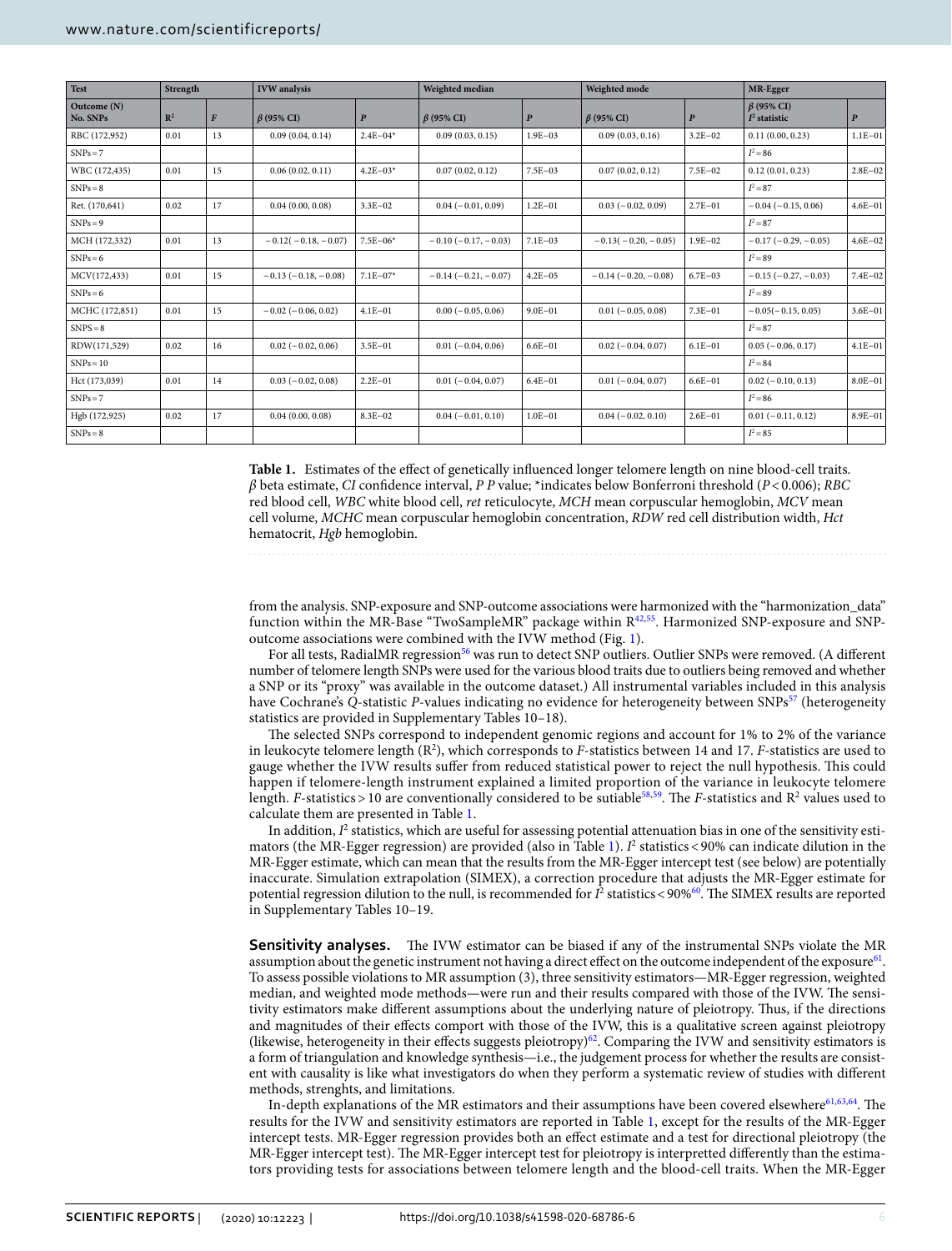intercept does not differ from zero  $(P>0.05)$ , this is evidence against pleiotropy. The MR-Egger intercept results are reported in Supplementary Tables 10–18.

**Number of tests.** In total, nine MR tests were run (detailed characteristics for the individual SNPs used in each model are provided in SupplementaryTables 1–9). Tough it is over conservative due to the correlation between blood traits, to account for multiple testing across analyses, a Bonferroni correction was used to establish a *P*-value threshold for strong evidence  $(P < 0.006)$  (false-positive rate = 0.05/9 outcomes).

**Statistical software.** SIMEX corrections were perfomed in Stata SE/16.0<sup>[65](#page-7-24)</sup>. All other described analyses were performed in R version 3.5.2 with the "TwoSampleMR" package<sup>42</sup>.

# **Data availability**

All data sources used for SNP-exposure and SNP-outcome associations are publicly available. The summary data for the telomere length instruments are available in Haycock et al.<sup>[20](#page-6-19)</sup>. The nine hematological outcome GWA studies used for these analyses are accessible within MR-Base: <https://www.mrbase.org/>[42.](#page-7-8)

Received: 2 April 2020; Accepted: 8 June 2020 Published online: 22 July 2020

### **References**

- <span id="page-6-0"></span>1. Hastie, N. D. *et al.* Telomere reduction in human colorectal carcinoma and with ageing. *Nature* **346**, 866–868 (1990).
- <span id="page-6-1"></span>2. Vaziri, H. *et al.* Evidence for a mitotic clock in human hematopoietic stem cells: loss of telomeric DNA with age. *Proc. Natl. Acad. Sci. U.S.A* **91**, 9857–9860 (1994).
- <span id="page-6-2"></span>3. Mangino, M. *et al.* Genome-wide meta-analysis points to CTC1 and ZNf676 as genes regulating telomere homeostasis in humans. *Hum. Mol. Genet.* **21**, 5385–5394 (2012).
- <span id="page-6-3"></span>4. Savage, S. A. & Bertuch, A. A. Te genetics and clinical manifestations of telomere biology disorders. *Genet. Med.* **12**, 753–764 (2010).
- <span id="page-6-4"></span>5. Diez Roux, A. V. *et al.* Race/ethnicity and telomere length in the multi-ethnic study of atherosclerosis. *Aging Cell* **8**, 251–257 (2009).
- <span id="page-6-5"></span>6. Kozlitina, J. & Garcia, C. K. Red blood cell size is inversely associated with leukocyte telomere length in a large multi-ethnic opulation. *PLoS ONE* **7**, 1–10 (2012).
- <span id="page-6-6"></span>7. Joehanes, R. *et al.* Epigenetic signatures of cigarette smoking. *Circ. Cardiovasc. Genet.* **9**, 436–447 (2016).
- <span id="page-6-7"></span>8. Xu, K. *et al.* Epigenome-wide DNA methylation association analysis identifed novel loci in peripheral cells for alcohol consumption among European American male veterans. *Alcohol. Clin. Exp. Res.* **43**, 2111–2121 (2019).
- <span id="page-6-8"></span>9. Bertuch, A. A. & Gramatges, M. M. Short Telomeres: from dyskeratosis congenita to sporadic aplastic anemia and malignancy. *Trans. Res.* **162**, 997–1003 (2013).
- <span id="page-6-9"></span>10. Gutmajster, E. *et al.* Telomere length in elderly caucasians weakly correlates with blood cell counts. *Sci. World J.* **23**, 153608 (2013).
- <span id="page-6-10"></span>11. Engelhardt, M. *et al.* Telomerase regulation, cell cycle, and telomere stability in primitive hematopoietic cells. *Blood* **90**, 182–193 (1997).
- <span id="page-6-11"></span>12. Mazidi, M., Penson, P. & Banach, M. Association between telomere length and complete blood count in US adults. *Arch. Med. Sci.* **13**, 601–605 (2017).
- <span id="page-6-12"></span>13. Alter, B. P., Giri, N., Savage, S. & Rosenberg, P. S. Telomere length in inherited bone marrow failure syndromes. *Haematologica* **100**, 49–54 (2014).
- <span id="page-6-13"></span>14. Maciejewski, J. P. & Risitano, A. Hematopoietic stem cells in aplastic anemia. *Arch. Med. Sci.* **34**, 520–527 (2003).
- <span id="page-6-14"></span>15. Diaz De Leon, A. *et al.* Subclinical lung disease, macrocytosis, and premature graying in kindreds with telomerase (TERT) mutations. *Chest* **140**, 753–763 (2011).
- <span id="page-6-15"></span>16. Alter, B. P. *et al.* Telomere length is associated with disease severity and declines with age in dyskeratosis congenita. *Haematologica* **97**, 353–359 (2012).
- <span id="page-6-16"></span>17. Gadalla, S. M., Cawthon, R., Giri, N., Alter, B. P. & Savage, S. A. Telomere length in blood, buccal cells, and fbroblasts from patients with inherited bone marrow failure syndromes. *Aging (Albany NY)* **2**, 867–874 (2010).
- <span id="page-6-17"></span>18. Pang, Q. & Andreassen, P. R. Fanconi anemia proteins and endogenous stresses. *Mutat. Res.* **668**, 42–53 (2009).
- <span id="page-6-18"></span>19. Sarkar, J. & Liu, Y. Fanconi anemia proteins in telomere maintenance. *DNA Repair* **43**, 107–112 (2016).
- <span id="page-6-19"></span>20. Haycock, P. C. *et al.* Association between telomere length and risk of cancer and non-neoplastic diseases: a Mendelian randomization study. *JAMA Oncol.* **3**, 636–651 (2017).
- <span id="page-6-20"></span>21. Astle, W. J. *et al.* Te allelic landscape of human blood cell trait variation and links to common complex disease. *Cell* **167**, 1415- 1429.e19 (2016).
- <span id="page-6-21"></span>22. Jenne, C. N., Urrutia, R. & Kubes, P. Platelets: bridging hemostasis, infammation, and immunity. *Int. J. Lab. Hematol.* **35**, 254–261 (2013).
- 23. Jensen, F. B. The dual roles of red blood cells in tissue oxygen delivery: oxygen carriers and regulators of local blood flow. *J. Exp. Biol.* **212**, 3387–3393 (2009).
- <span id="page-6-22"></span>24. Varol, C., Mildner, A. & Jung, S. Macrophages: development and tissue specialization. *Ann. Rev. Immunol.* **33**, 643–675 (2015).
- <span id="page-6-23"></span>25. Davey Smith, G. & Ebrahim, S. 'Mendelian randomization': Can genetic epidemiology contribute to understanding environmental determinants of disease?. *Int. J. Epidemiol.* **32**, 1–22 (2003).
- <span id="page-6-24"></span>26. De Meyer, T. *et al.* Lower red blood cell counts in middle-aged subjects with shorter peripheral blood leukocyte telomere length. *Aging Cell* **7**, 700–705 (2008).
- <span id="page-6-25"></span>27. Sprague, B. L. *et al.* Physical activity, white blood cell count, and lung cancer risk in a prospective cohort study. *Cancer Epidemiol. Biomark. Prev.* **17**, 2714–2722 (2008).
- <span id="page-6-26"></span>28. Balkwill, F. & Mantovani, A. Infammation and cancer: Back to Virchow?. *Lancet* **357**, 539–545 (2001).
- <span id="page-6-27"></span>29. Lee, Y., Lee, H., Nam, C., Hwang, U. & Jee, S. White blood cell count and the risk of colon cancer. *Yonsei Med. J.* **47**, 646–656 (2006). 30. Margolis, K. L., Rodabough, R. J., Tomson, C. A., Lopez, A. M. & McTiernan, A. Prospective study of leukocyte count as a predictor of incident breast, colorectal, endometrial, and lung cancer and mortality in postmenopausal women. *Arch. Intern. Med.* **167**, 1837–1844 (2007).
- 31. Allin, K. H., Bojesen, S. E. & Nordestgaard, B. G. Infammatory biomarkers and risk of cancer in 84,000 individuals from the general population. *Int. J. Cancer* **139**, 1493–1500 (2016).
- 32. Anderson, G. L. & Neuhouser, M. L. Obesity and the risk for premenopausal and ostmenopausal breast cancer. *Cancer Prev. Res.* **5**, 515–522 (2012).
- <span id="page-6-28"></span>33. Coussens, L. M. & Werb, Z. Infammation and cancer. *Nature* **420**, 860–867 (2010).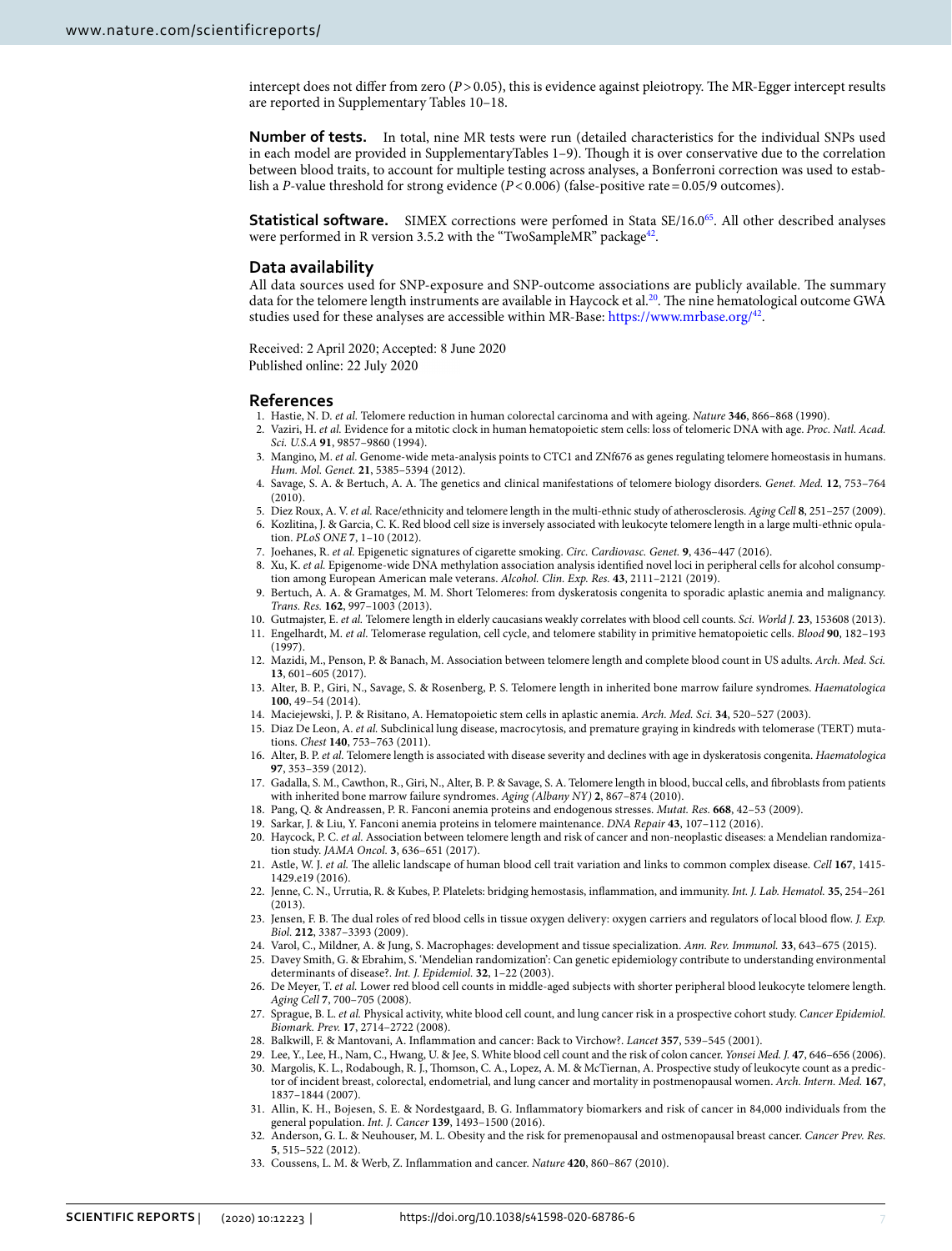- <span id="page-7-0"></span>34. Anderson, E. L. *et al.* Education, intelligence and Alzheimer's disease: evidence from a multivariable two-sample Mendelian randomization study. *bioRxiv* <https://doi.org/10.1093/ije/dyz280/5719343>(2018).
- <span id="page-7-1"></span>35. Vanderweele, T. J., Tchetgen, E. J. T. & Kraf, P. Methodological challenges in Mendelian randomization. *Epidemiology* **25**, 427–435 (2014).
- <span id="page-7-2"></span>36. Codd, V. *et al.* Identifcation of seven loci afecting mean telomere length and their association with disease. *Nat. Genet.* **45**, 442–427 (2013).
- <span id="page-7-3"></span>37. Yeh, J. K. & Wang, C. Y. Telomeres and telomerase in cardiovascular diseases. *Genes (Basal)* **7**, 58 (2016).
- <span id="page-7-4"></span>38. Hofman, M., Blum, A., Baruch, R., Kaplan, E. & Benjamin, M. Leukocytes and coronary heart disease. *Atherosclerosis* **172**, 1–6 (2004).
- <span id="page-7-5"></span>39. Blasco, M. A. Telomere length, stem cells and aging. *Nat. Chem. Biol.* **3**, 640–649 (2007).
- <span id="page-7-6"></span>40. Schooling, C. M., Freeman, G. & Cowling, B. J. Mendelian randomization and estimation of treatment efficacy for chronic diseases. *Am. J. Epidemiol.* **177**, 1128–1133 (2013).
- <span id="page-7-7"></span>41. Hemani, G., Bowden, J. & Smith, G. D. Evaluating the potential role of pleiotropy in Mendelian randomization studies. *Hum. Mol. Genet.* **27**, 195–208 (2018).
- <span id="page-7-8"></span>42. Hemani, G. *et al.* Te MR-Base platform supports systematic causal inference across the human phenome. *Elife* **7**, 1–29 (2018).
- 43. Burgess, S., Butterworth, A. & Tompson, S. G. Mendelian randomization analysis with multiple genetic variants using summarized data. *Genet. Epidemiol.* **37**, 658–665 (2013).
- <span id="page-7-11"></span>44. Bowden, J., Smith, G. D. & Burgess, S. Mendelian randomization with invalid instruments: efect estimation and bias detection through Egger regression. *Int. J. Epidemiol.* **44**, 512–525 (2015).
- 45. Johnson, T. Efcient calculation for multi-SNP genetic risk scores. in *American Society of Human Genetics Annual Meeting* (2012). [https://doi.org/10.1038/ng.784.](https://doi.org/10.1038/ng.784)
- 46. Davey Smith, G. & Hemani, G. Mendelian randomization: genetic anchors for causal inference in epidemiological studies. *Hum. Mol. Genet.* **23**, R89–R98 (2014).
- <span id="page-7-9"></span>47. Burgess, S. & Tompson, S. G. Interpreting fndings from Mendelian randomization using the MR-Egger method. *Eur. J. Epidemiol.* **32**, 377–389 (2017).
- <span id="page-7-10"></span>48. Didelez, V. & Sheehan, N. Mendelian randomization as an instrumental variable approach to causal inference. *Stat. Methods Med. Res.* **16**, 309–330 (2007).
- <span id="page-7-12"></span>49. Hunt, S. C. *et al.* Leukocyte telomeres are longer in African Americans than in whites: the national heart, lung, and blood institute family heart study and the bogalusa heart study. *Aging Cell* **7**, 451–458 (2008).
- 50. Feinleib, M., Kannel, W. B., Garrison, R. J., McNamara, P. M. & Castelli, W. P. Te Framingham ofspring study. Design and preliminary data. *Prev. Med.* **4**, 518–525 (1975).
- 51. Fried, L. P. *et al.* Te cardiovascular health study: design and rationale. *Ann. Epidemiol.* **1**, 263–276 (1991).
- 52. Higgins, M. *et al.* NHLBI family heart study: objectives and design. *Am. J. Epidemiol.* **143**, 1219–1228 (1996).
- 53. Tell, G. S. *et al.* Recruitment of adults 65 years and older as participants in the cardiovascular health study. *Ann. Epidemiol.* **3**, 358–366 (1993).
- <span id="page-7-13"></span>54. Williams, R. R. *et al.* NHLBI family blood pressure program: methodology and recruitment in the HyperGEN Network. *Ann. Epidemiol.* **10**, 389–400 (2000).
- <span id="page-7-14"></span>55. R Core Team. R: A language and environment for statistical computing. R Foundation for Statistical Computing, Vienna, Austria. <https://www.R-project.org/>(2019).
- <span id="page-7-15"></span>56. Bowden, J. *et al.* Improving the visualization, interpretation and analysis of two-sample summary data Mendelian randomization via the radial plot and radial regression. *Int. J. Epidemiol.* <https://doi.org/10.1093/ije/dyy101> (2018).
- <span id="page-7-16"></span>57. Del Greco, M. F., Minelli, C., Sheehan, N. A. & Tompson, J. R. Detecting pleiotropy in Mendelian randomisation studies with summary data and a continuous outcome. *Stat. Med.* **34**, 2926–2940 (2015).
- <span id="page-7-17"></span>58. Burgess, S. & Tompson, S. G. Avoiding bias from weak instruments in mendelian randomization studies. *Int. J. Epidemiol.* **40**, 755–764 (2011).
- <span id="page-7-18"></span>59. Pierce, B. L. & Burgess, S. Efcient design for Mendelian randomization studies: subsample and 2-sample instrumental variable estimators. *Am. J. Epidemiol.* **178**, 1177–1184 (2013).
- <span id="page-7-19"></span>60. Spiller, W., Slichter, D., Bowden, J. & Davey Smith, G. Detecting and correcting for bias in Mendelian randomization analyses using gene-by-environment interactions. *Int. J. Epidemiol.* <https://doi.org/10.1093/ije/dyy204>(2018).
- <span id="page-7-20"></span>61. Spiller, W., Davies, N. M. & Palmer, T. M. Sofware application profle: mrrobust—a tool for performing two-sample summary Mendelian randomization analyses. *Int. J. Epidemiol.* **48**, 684–690 (2019).
- <span id="page-7-21"></span>62. Burgess, S., Bowden, J., Fall, T., Ingelsson, E. & Tompson, S. G. Sensitivity analyses for robust causal inference from Mendelian randomization analyses with multiple genetic variants. *Epidemiology* **28**, 30–42 (2017).
- <span id="page-7-22"></span>63. Yarmolinsky, J. *et al.* Appraising the role of previously reported risk factors in epithelial ovarian cancer risk: a Mendelian randomization analysis. *PLoS Med.* **16**, e1002893 (2019).
- <span id="page-7-23"></span>64. Hwang, L., Lawlor, D. A., Freathy, R. M., Evans, D. M. & Warrington, N. M. Using a two-sample Mendelian randomization design to investigate a possible causal efect of maternal lipid concentrations on ofspring birth weight. *Int. J. Epidemiol.* **005**, 1–11 (2019). 65. StataCorp. stata statistical sofware: release 16. (2019).
- <span id="page-7-24"></span>

# **Author contributions**

C.D.A. performed the analysis, wrote, and approved the manuscript. B.B.B. provided extensive comments on the revision and approved the fnal manuscript.

# **Competing interests**

The authors declare no competing interests.

# **Additional information**

**Supplementary information** is available for this paper at [https://doi.org/10.1038/s41598-020-68786-6.](https://doi.org/10.1038/s41598-020-68786-6)

**Correspondence** and requests for materials should be addressed to C.D.A.

**Reprints and permissions information** is available at [www.nature.com/reprints.](www.nature.com/reprints)

**Publisher's note** Springer Nature remains neutral with regard to jurisdictional claims in published maps and institutional afliations.